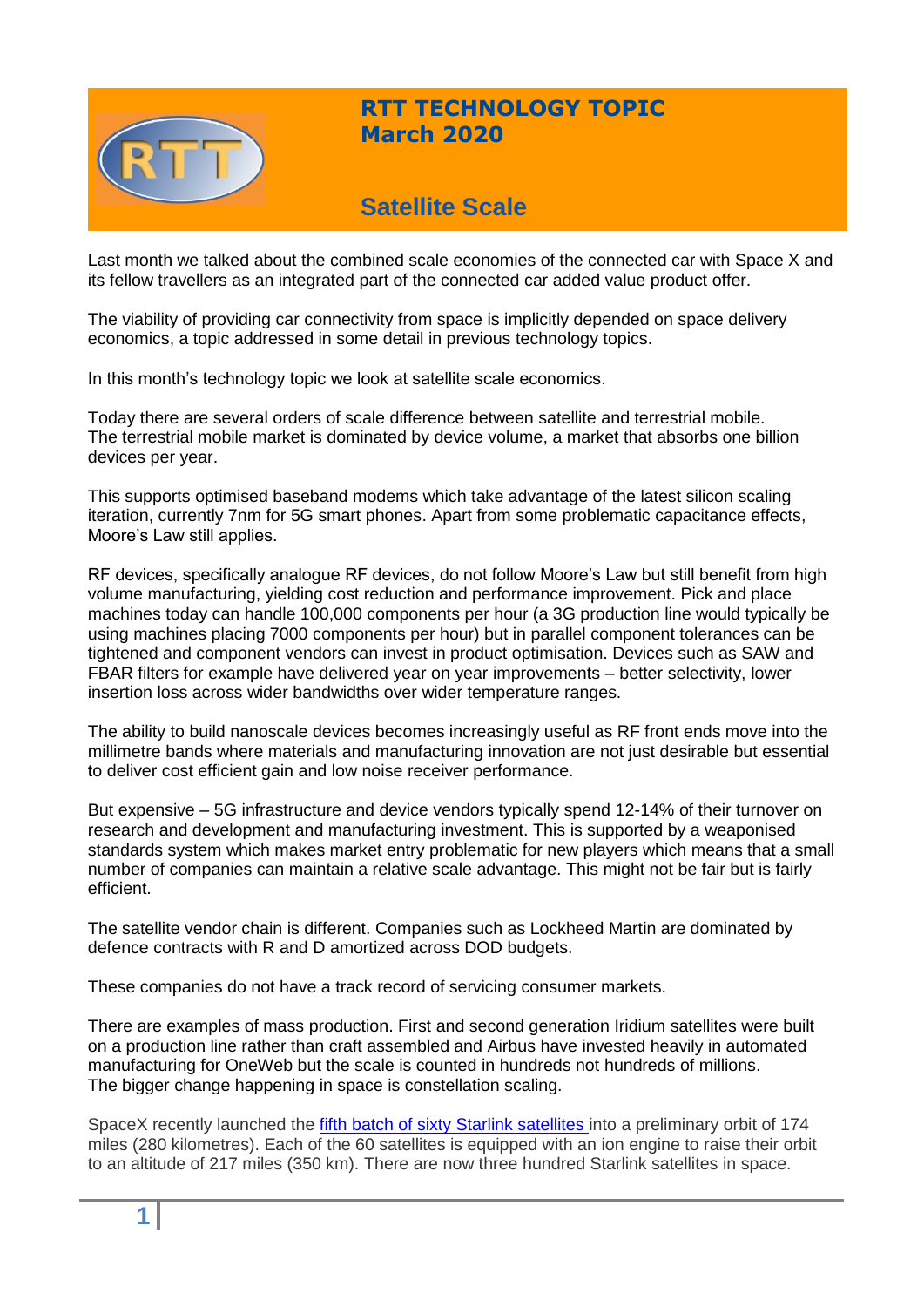SpaceX plans to launch 12,000 Starlink satellites for the initial mega constellation with another 30,000 satellites as a longer term option. Other companies such as Amazon (Project Kuiper), OneWeb and Telesat have similar stated ambitions with OneWeb successfully launching 34 satellites last month on a Soyuz rocket from the Baikonur Cosmodrome in Kazakhstan.

Compared to existing constellation counts, tens of thousands of satellites is a big number but modest when compared to terrestrial base station numbers – Huawei plans to ship two million 5G base stations this year. It does however imply a sea change in space.

The question is whether constellation scale can translate to consumer scale.

The web scale majors have the great asset of customers and cash and so far are investing in satellite rather than 5G terrestrial infrastructure.

Space investment however will only realise a return if consumers can be connected via low cost mobile devices which are at least as good as and preferably better than their existing smart phones. Similarly, fixed devices will need to be low cost.

Apple is the exemplar of a company that has successfully bridged the two worlds of hardware production (the iPhone produced in vast numbers by Foxconn in Taiwan) and service delivery. Apple Siri is part of that service offer and has been successfully scaled across Apple's hardware offer with 4G, 5G (the iPhone11) and Wi-Fi as the default connectivity option.

It would be remarkably hard, one might say foolhardy for other Web Majors to attempt to replicate the success of the iPhone but this assumes that the smart phone remains as the common denominator of the connected world for the foreseeable future.

Counter intuitively, the success of Siri may be an early sign of change to come with Amazon's Alexa as the first move into a new mobile era, essentially a house pet allowed into the world outdoors.

As Alexa becomes more portable, Siri is becoming more house friendly. Both products are arguably first generation examples of a new generation of mass market voice controlled local area and wide area fixed and mobile consumer connectivity.

Both products obey the underlying telecoms rule of building addiction and dependency – a low cost easy to use product that makes life easier and more entertaining that can scale across cultures and multiple languages.

This means they need to obey the other underlying telecoms rule of providing universal connectivity.

Wi-Fi and 5G incur the inescapable opex and capex cost multipliers of terrestrial infrastructure.

The latest Space X launches show that sixty satellites can be launched at a time with no truck roll, no installation costs, no coffee and tea breaks and potentially a 25 year life span.

The implication is that at some stage the through life cost of sending sixty base stations into space will be less than installing the equivalent number of terrestrial base stations, there are no rental costs in space and electricity comes for free. Satellites can also take pictures and measure things.

Additionally terrestrial mobile regulation over the past thirty years has meant that four or five operators service each country. This is neither technically or commercially efficient particularly when multiple fibre routing is added into the equation. Six satellite operators could replace 600 terrestrial operators, 590 of whom are sub scale. Capex and opex costs would be reduced and long distance latency would be lower and more closely controlled.